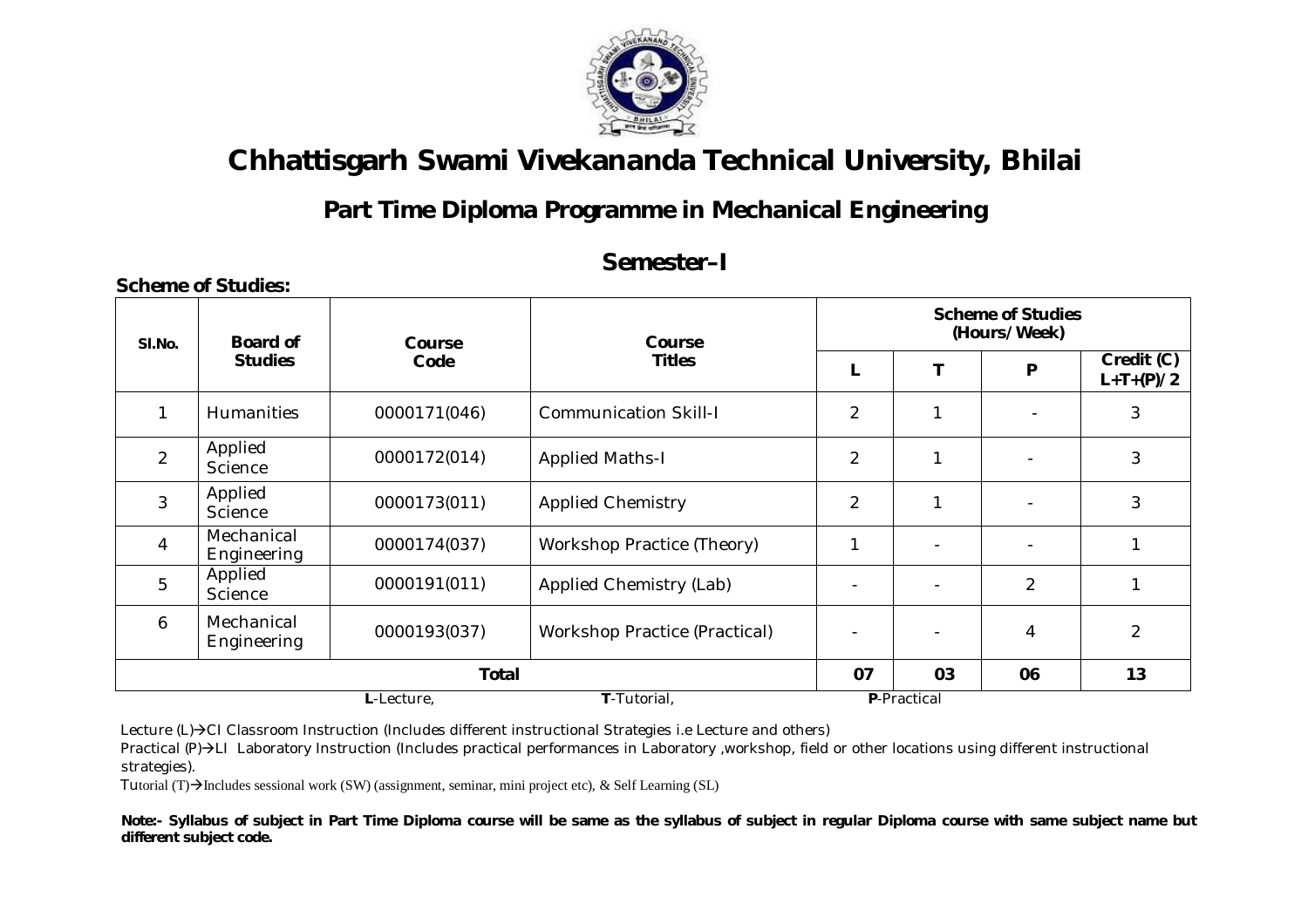

## **Part Time Diploma Programme in Mechanical Engineering**

#### **Semester – I**

|                | <b>Course</b>                     |              |                                         | <b>Scheme of Examination</b> |                          |     |                          |                          |                              |
|----------------|-----------------------------------|--------------|-----------------------------------------|------------------------------|--------------------------|-----|--------------------------|--------------------------|------------------------------|
| SI.No.         | <b>Board of</b><br><b>Studies</b> | Code         | Course<br><b>Titles</b>                 | <b>Theory</b>                |                          |     | <b>Practical</b>         |                          | <b>Total</b><br><b>Marks</b> |
|                |                                   |              |                                         | <b>ESE</b>                   | <b>CT</b>                | ТA  | <b>ESE</b>               | <b>TA</b>                |                              |
| $\mathbf{1}$   | <b>Humanities</b>                 | 0000171(046) | <b>Communication Skill-I</b>            | 70                           | 20                       | 30  | $\blacksquare$           | $\blacksquare$           | 120                          |
| $\overline{2}$ | <b>Applied Science</b>            | 0000172(014) | <b>Applied Maths-I</b>                  | 70                           | 20                       | 30  |                          | $\blacksquare$           | 120                          |
| 3              | <b>Applied Science</b>            | 0000173(011) | <b>Applied Chemistry</b>                | 70                           | 20                       | 30  |                          | $\overline{\phantom{a}}$ | 120                          |
| $\overline{4}$ | Mechanical<br>Engineering         | 0000174(037) | Workshop Practice (Theory)              | $\overline{\phantom{a}}$     | $\overline{\phantom{a}}$ | 30  | $\overline{\phantom{a}}$ | $\overline{\phantom{a}}$ | 30                           |
| 5              | <b>Applied Science</b>            | 0000191(011) | Applied Chemistry (Lab)                 | $\overline{\phantom{a}}$     |                          |     | 30                       | 50                       | 80                           |
| 6              | Mechanical<br>Engineering         | 0000193(037) | <b>Workshop Practice</b><br>(Practical) | $\overline{\phantom{a}}$     |                          |     | 50                       | 30                       | 80                           |
|                | Total                             |              |                                         |                              | 60                       | 120 | 80                       | 80                       | 550                          |

**ESE :** End Semester Exam, **CT:** Class Test, **TA:** Teachers Assessment

**Scheme of Examination:** 

Note: i) TA in Theory includes Sessional work (SW) and Attendance (ATT) with weightage of 70% and 30% of total respectively.

ii) TA in Practical includes performance of PRA, PDA and Viva-Voce with weightage of 50%, 40% and 10% of total respectively.

iii) 85% attendance is essential in theory & Practical classes to appear in examination.

Legend :- PRA :Process Assessment, PDA : Product Assessment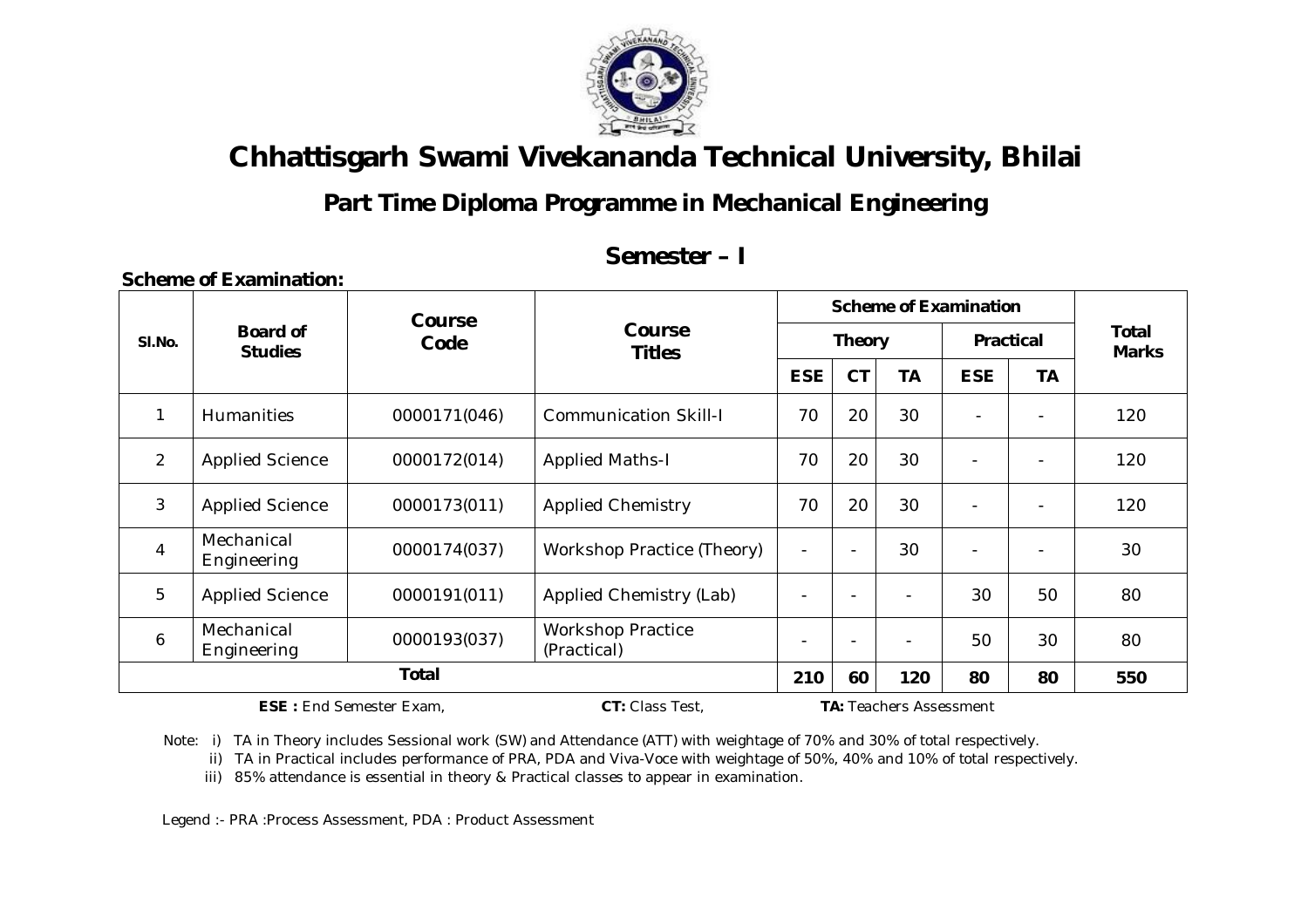

## **Part Time Diploma Programme in Mechanical Engineering**

#### **Semester – II**

| SI.No.         | <b>Board of</b>                   | Course       |                                                        | <b>Scheme of Studies</b><br>(Hours/Week) |                          |                |                          |  |
|----------------|-----------------------------------|--------------|--------------------------------------------------------|------------------------------------------|--------------------------|----------------|--------------------------|--|
|                | <b>Studies</b>                    | Code         | <b>Course Titles</b>                                   |                                          |                          | P              | Credit(C)<br>$L+T+(P)/2$ |  |
| 1              | Humanities                        | 0000271(046) | <b>Communication Skill-II</b>                          | $\overline{2}$                           | 1                        |                | 3                        |  |
| $\overline{2}$ | <b>Applied Science</b>            | 0000272(014) | <b>Applied Maths-II</b>                                | $\overline{2}$                           | 1                        |                | 3                        |  |
| 3              | <b>Applied Science</b>            | 0000273(015) | <b>Applied Physics</b>                                 | $\overline{2}$                           | 1                        |                | 3                        |  |
| $\overline{4}$ | Computer Science &<br>Engineering | 0000274(022) | Computer Fundamentals and<br>Applications              | $\overline{2}$                           | $\overline{\phantom{0}}$ |                | $\overline{2}$           |  |
| 5              | <b>Applied Science</b>            | 0000290(015) | Applied Physics (Lab)                                  |                                          | $\blacksquare$           | $\overline{2}$ |                          |  |
| 6              | Computer Science &<br>Engineering | 0000291(022) | <b>Computer Fundamentals</b><br>and Applications (Lab) |                                          | $\blacksquare$           | 4              | $\overline{2}$           |  |
| <b>Total</b>   |                                   |              |                                                        | 08                                       | 03                       | 06             | 14                       |  |
|                | T-Tutorial,<br>L-Lecture,         |              |                                                        |                                          |                          |                |                          |  |

**Scheme of Studies:** 

Lecture  $(L)\rightarrow C1$  Classroom Instruction (Includes different instructional Strategies i.e Lecture and others)

Practical (P)->LI Laboratory Instruction (Includes practical performances in Laboratory ,workshop, field or other locations using different instructional strategies).

Tutorial (T) $\rightarrow$ Includes sessional work (SW) (assignment, seminar, mini project etc), & Self Learning (SL)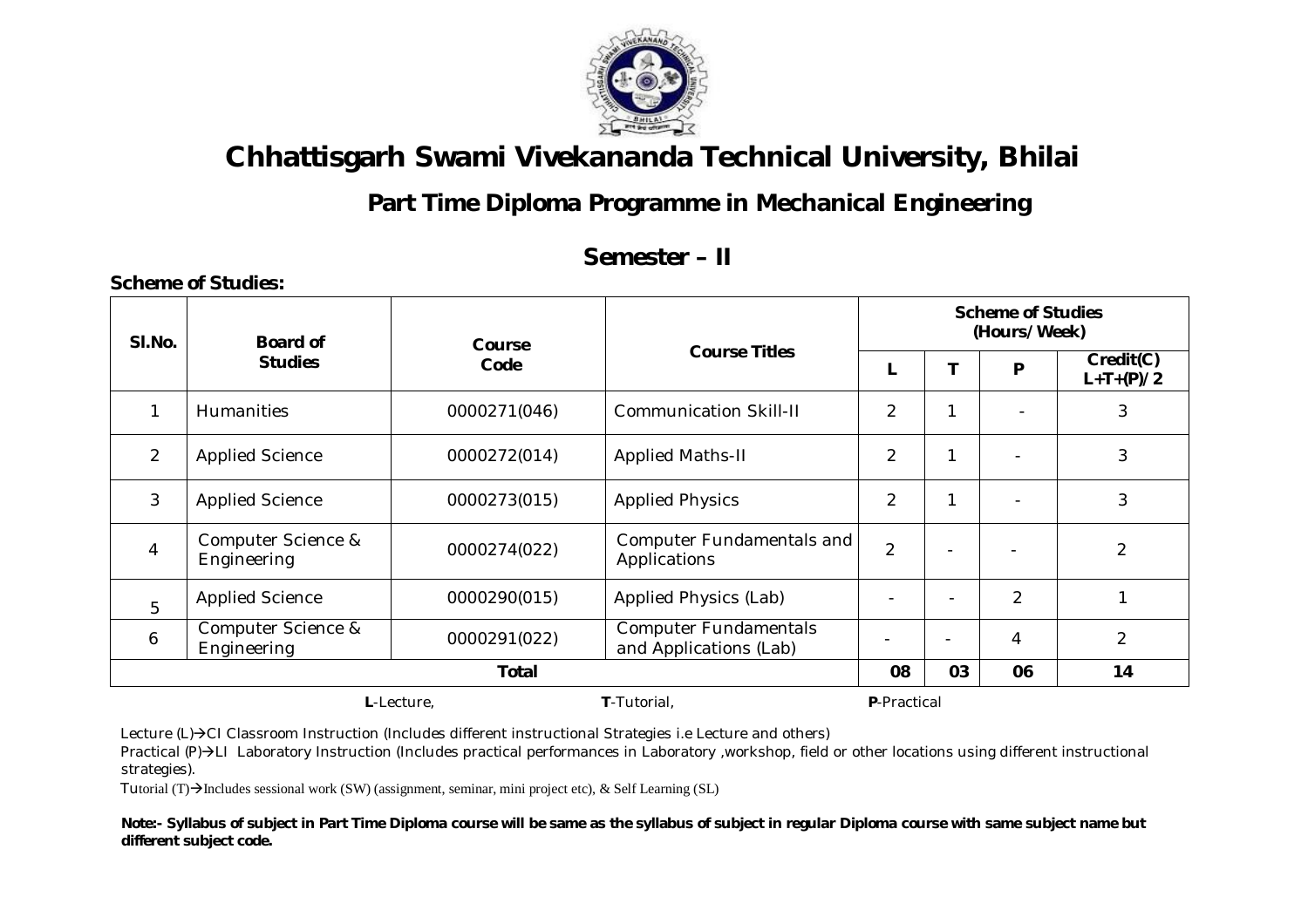

## **Part Time Diploma Programme in Mechanical Engineering**

#### **Semester – II**

**Scheme of Examination:** 

|                      | <b>Course</b>                     |              | <b>Scheme of Examination</b>                          |               |           |    |                          |           |                       |
|----------------------|-----------------------------------|--------------|-------------------------------------------------------|---------------|-----------|----|--------------------------|-----------|-----------------------|
| SI.No.               | <b>Board of</b><br><b>Studies</b> | Code         | Course<br><b>Titles</b>                               | <b>Theory</b> |           |    | <b>Practical</b>         |           | Total<br><b>Marks</b> |
|                      |                                   |              |                                                       | <b>ESE</b>    | <b>CT</b> | TA | <b>ESE</b>               | <b>TA</b> |                       |
| 1                    | <b>Humanities</b>                 | 0000271(046) | <b>Communication Skill-II</b>                         | 70            | 20        | 30 | $\overline{\phantom{a}}$ |           | 120                   |
| $\overline{2}$       | <b>Applied Science</b>            | 0000272(014) | <b>Applied Maths-II</b>                               | 70            | 20        | 30 | $\overline{\phantom{0}}$ |           | 120                   |
| 3                    | <b>Applied Science</b>            | 0000273(015) | <b>Applied Physics</b>                                | 70            | 20        | 30 | $\blacksquare$           |           | 120                   |
| 4                    | Computer Science &<br>Engineering | 0000274(022) | <b>Computer Fundamentals</b><br>and Applications      | 70            | 20        | 30 |                          |           | 120                   |
| 5                    | <b>Applied Science</b>            | 0000290(015) | <b>Applied Physics (Lab)</b>                          |               |           |    | 30                       | 50        | 80                    |
| 6                    | Computer Science &<br>Engineering | 0000291(022) | <b>Computer Fundamentals</b><br>and Application (Lab) |               |           |    | 30                       | 50        | 80                    |
| Total                |                                   |              | 280                                                   | 80            | 120       | 60 | 100                      | 640       |                       |
| $\sim$ $\sim$ $\sim$ |                                   |              |                                                       |               |           |    |                          |           |                       |

**ESE :** End Semester Exam, **CT:** Class Test, **TA:** Teachers Assessment

Note: i) TA in Theory includes Sessional work (SW) and Attendance (ATT) with weightage of 70% and 30% of total respectively.

ii) TA in Practical includes performance of PRA, PDA and Viva-Voce with weightage of 50%, 40% and 10% of total respectively.

iii) 85% attendance is essential in theory & Practical classes to appear in examination.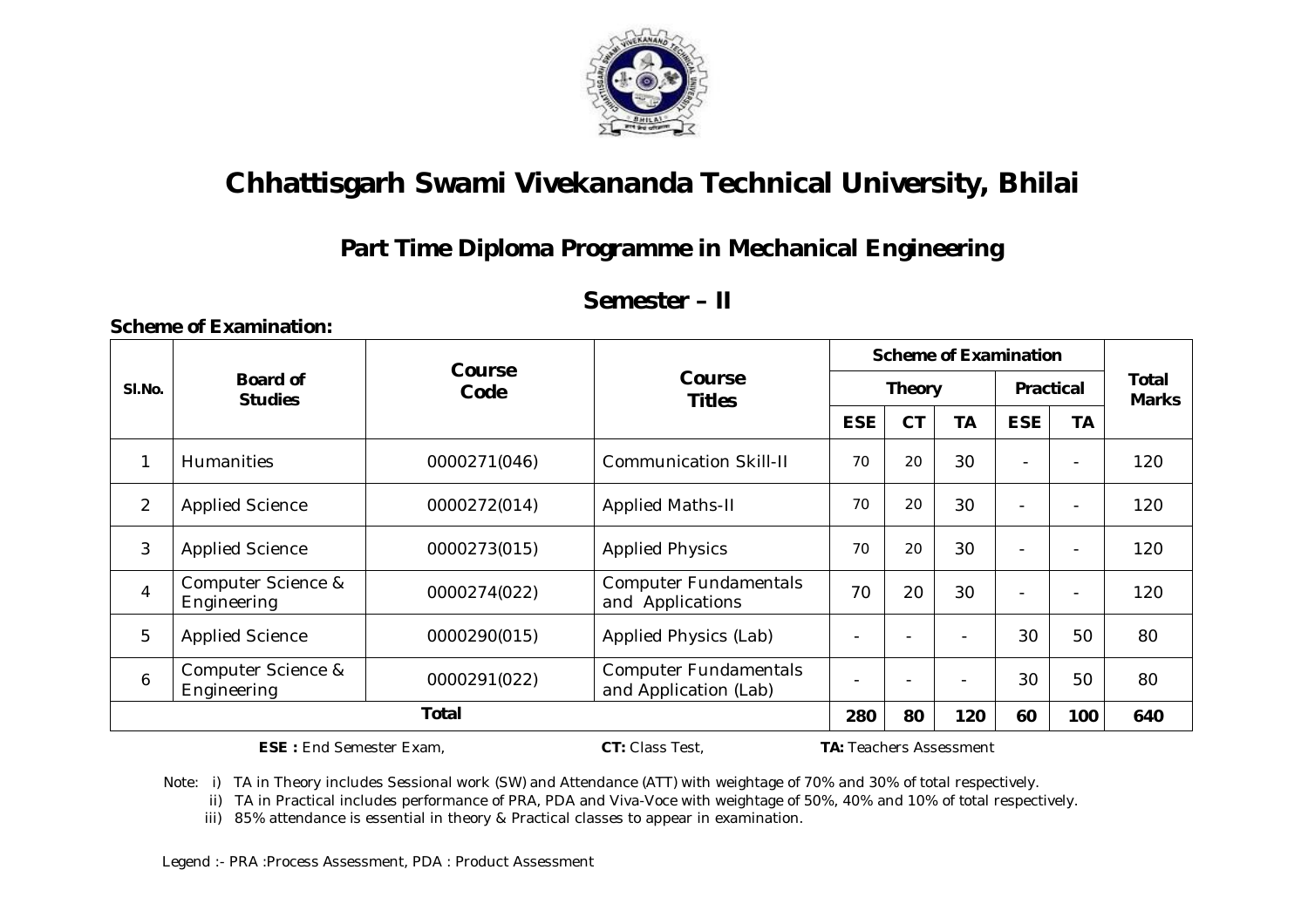

#### **Part Time Diploma Programme in Mechanical Engineering**

#### **Semester – III**

| SI.No.         | <b>Board of</b>                          | <b>Course</b> | Course                                                                     |                          |  |                | <b>Scheme of Studies</b><br>(Hours/Week) |  |  |
|----------------|------------------------------------------|---------------|----------------------------------------------------------------------------|--------------------------|--|----------------|------------------------------------------|--|--|
|                | <b>Studies</b>                           | Code          | <b>Titles</b>                                                              |                          |  | P              | Credit (C)<br>$L+T+(P)/2$                |  |  |
|                | Mechanical<br>Engineering                | 0000371(037)  | <b>Applied Mechanics</b>                                                   | $\overline{2}$           |  |                | 3                                        |  |  |
| $\overline{2}$ | Mechanical<br>Engineering                | 0000372(037)  | <b>Engineering Drawing</b>                                                 | $\overline{2}$           |  |                | 3                                        |  |  |
| $\mathbf{3}$   | Mechanical<br>Engineering                | 0000374(037)  | <b>Basic Non-Conventional Energy Sources</b>                               | 1                        |  |                | $\overline{2}$                           |  |  |
| $\overline{4}$ | Civil<br>Engineering                     | 0000373(020)  | Environmental Engineering and<br>Sustainable Development                   | $\overline{2}$           |  |                | 3                                        |  |  |
| 5              | Mechanical<br>Engineering                | 0000390(037)  | <b>Applied Mechanics (Lab)</b>                                             | $\blacksquare$           |  | $\overline{2}$ |                                          |  |  |
| 6              | Mechanical<br>Engineering                | 0000391(037)  | <b>Basic Non-Conventional Energy</b><br>Sources (Lab)                      |                          |  | $\overline{2}$ |                                          |  |  |
| $\overline{7}$ | Mechanical<br>Engineering                | 0000392(037)  | <b>Engineering Drawing (Practical)</b>                                     | $\overline{\phantom{a}}$ |  | $\overline{2}$ |                                          |  |  |
| 8              | <b>Humanities</b>                        | 0000394(046)  | Seminar & Technical Presentation<br>(Listening, Reading & Speaking) Skills |                          |  | $\overline{2}$ |                                          |  |  |
|                | <b>Total</b>                             |               |                                                                            |                          |  |                | 15                                       |  |  |
|                | T-Tutorial,<br>P-Practical<br>L-Lecture, |               |                                                                            |                          |  |                |                                          |  |  |

Lecture (L)→CI Classroom Instruction (Includes different instructional Strategies i.e Lecture and others)

Practical (P)->LI Laboratory Instruction (Includes practical performances in Laboratory ,workshop, field or other locations using different instructional strategies).

Tutorial (T) $\rightarrow$ Includes sessional work (SW) (assignment, seminar, mini project etc), & Self Learning (SL)

**Scheme of Studies:**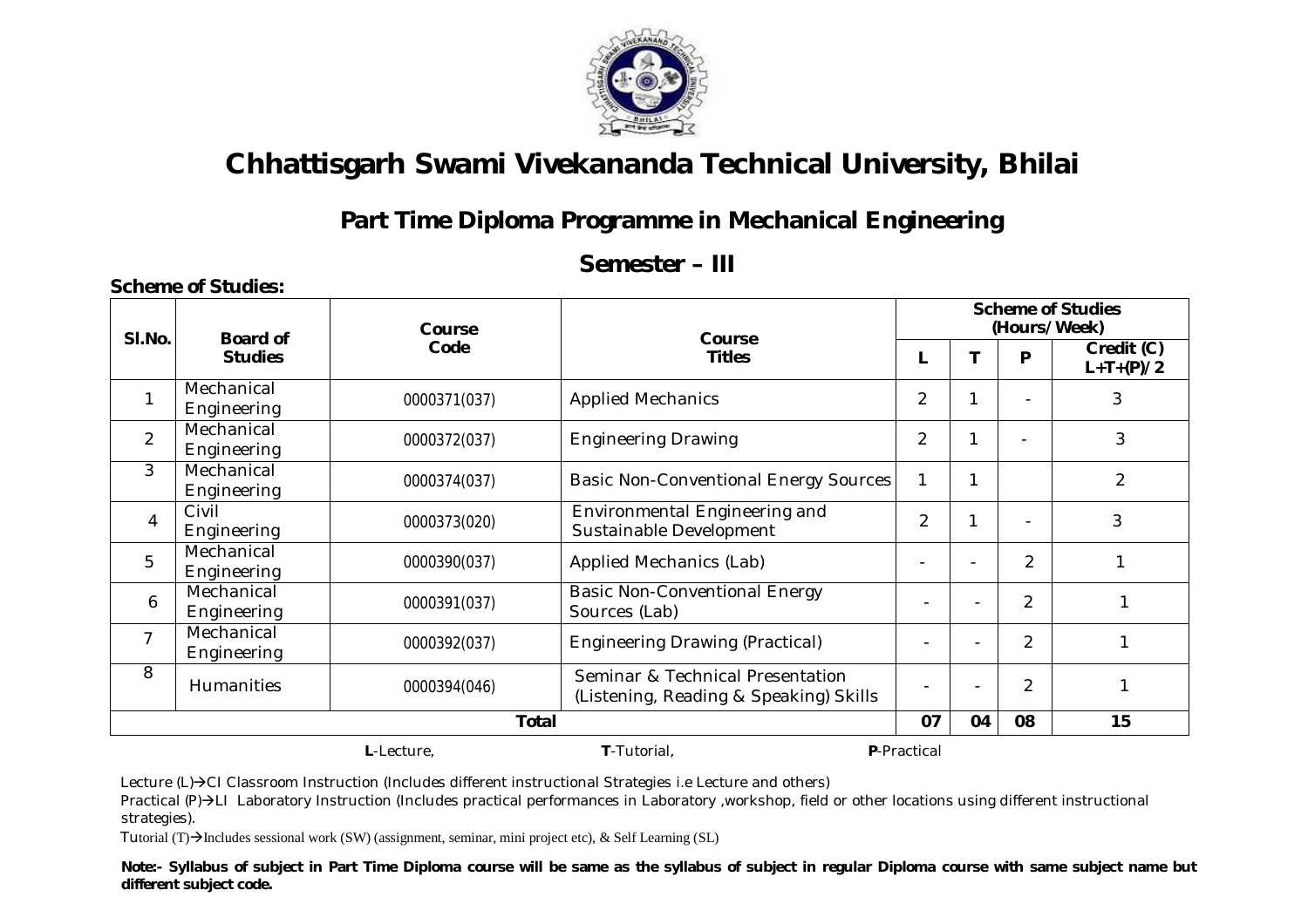

## **Part Time Diploma Programme in Mechanical Engineering**

#### **Semester – III**

|                |                                   |                |                                                                               |            | <b>Scheme of Examination</b> |                          |                |                          |                       |  |
|----------------|-----------------------------------|----------------|-------------------------------------------------------------------------------|------------|------------------------------|--------------------------|----------------|--------------------------|-----------------------|--|
| SI.No.         | <b>Board of</b><br><b>Studies</b> | Course<br>Code | Course<br><b>Titles</b>                                                       |            | <b>Theory</b>                |                          | Practical      |                          | Total<br><b>Marks</b> |  |
|                |                                   |                |                                                                               | <b>ESE</b> | <b>CT</b>                    | <b>TA</b>                | <b>ESE</b>     | <b>TA</b>                |                       |  |
|                | Mechanical<br>Engineering         | 0000371(037)   | <b>Applied Mechanics</b>                                                      | 70         | 20                           | 30                       |                |                          | 120                   |  |
| $\overline{2}$ | Mechanical<br>Engineering         | 0000372(037)   | <b>Engineering Drawing</b>                                                    | 70         | 20                           | 30                       |                |                          | 120                   |  |
| 3              | Mechanical<br>Engineering         | 0000374(037)   | Basic Non-Conventional<br><b>Energy Sources</b>                               |            |                              | 70                       | $\blacksquare$ | ۰                        | 70                    |  |
| 4              | Civil Engineering                 | 0000373(020)   | <b>Environmental Engineering</b><br>and Sustainable Development               | 70         | 50                           | 30                       |                | $\overline{\phantom{a}}$ | 150                   |  |
| 5              | Mechanical<br>Engineering         | 0000390(037)   | Applied Mechanics(Lab)                                                        |            |                              | $\overline{\phantom{0}}$ | 30             | 50                       | 80                    |  |
| 6              | Mechanical<br>Engineering         | 0000391(037)   | <b>Basic Non-Conventional</b><br>Energy Sources (Lab)                         | ٠          |                              |                          | 30             | 50                       | 80                    |  |
| $\overline{7}$ | Mechanical<br>Engineering         | 0000392(037)   | <b>Engineering Drawing</b><br>(Practical)                                     | ÷          |                              | $\blacksquare$           | 30             | 50                       | 80                    |  |
| 8              | <b>Humanities</b>                 | 0000394(046)   | Seminar & Technical<br>Presentation (Listening,<br>Reading & Speaking) Skills |            |                              |                          |                | 50                       | 50                    |  |
|                |                                   | Total          |                                                                               | 210        | 90                           | 160                      | 90             | 200                      | 750                   |  |
|                | <b>ESE: End Semester Exam,</b>    |                | <b>TA: Teachers Assessment</b>                                                |            |                              |                          |                |                          |                       |  |

#### **Scheme of Examination**:

Note: i) TA in Theory includes Sessional work (SW) and Attendance (ATT) with weightage of 70% and 30% of total respectively.

ii) TA in Practical includes performance of PRA, PDA and Viva-Voce with weightage of 50%, 40% and 10% of total respectively.

iii) 85% attendance is essential in theory & Practical classes to appear in examination.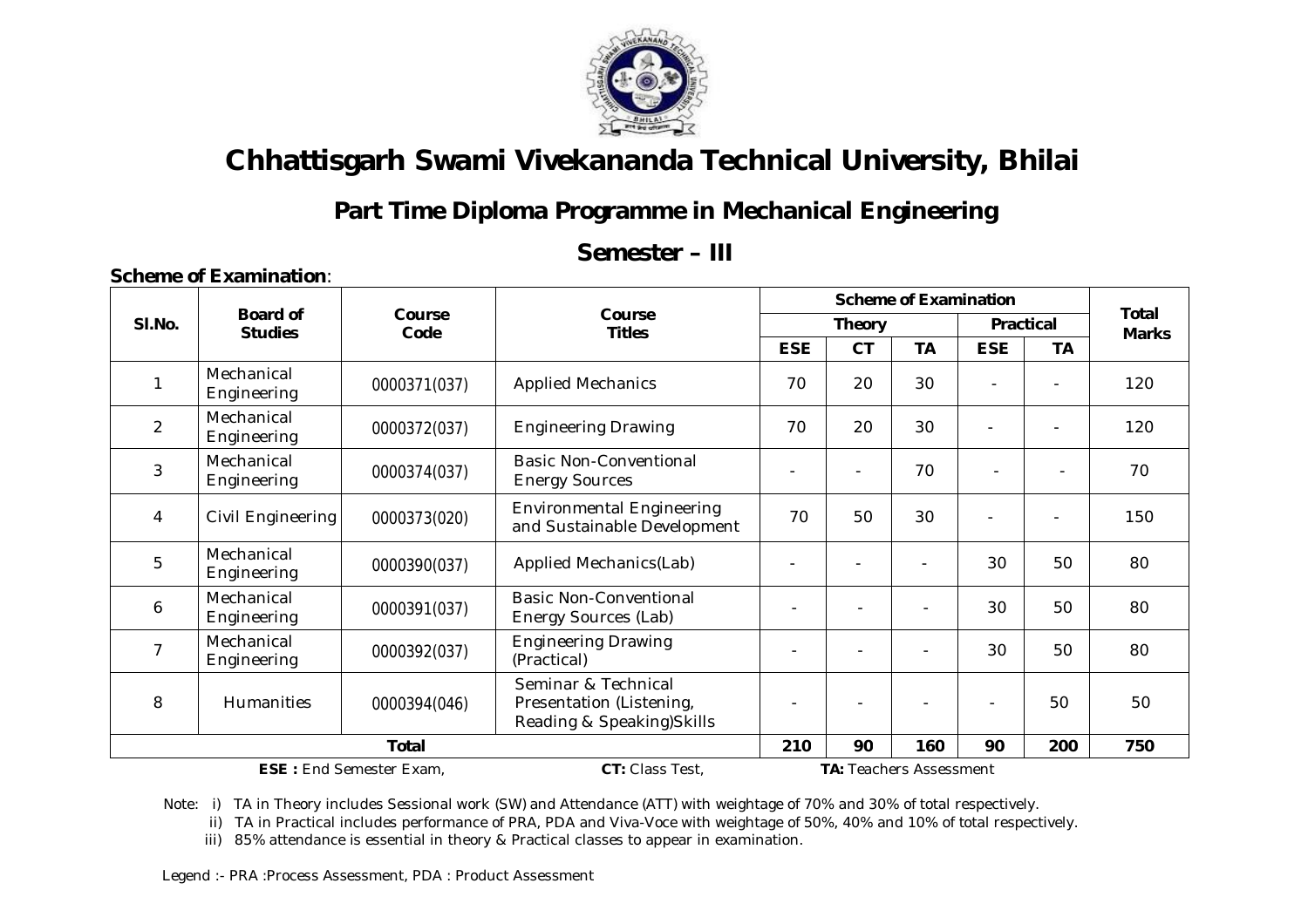

## **Part Time Diploma Programme in Mechanical Engineering**

#### **Semester – IV**

| SI.No. | <b>Board of</b>                          | Course                       | Course<br><b>Titles</b>                                                             |                          | <b>Scheme of Studies</b><br>(Hours/Week) |                |                          |  |  |
|--------|------------------------------------------|------------------------------|-------------------------------------------------------------------------------------|--------------------------|------------------------------------------|----------------|--------------------------|--|--|
|        | <b>Studies</b>                           | Code                         |                                                                                     |                          |                                          | P              | Credit(C)<br>$L+T+(P)/2$ |  |  |
|        | Electrical & Electronics<br>Engineering  | 0037471(025)                 | <b>Basic Electrical and Electronics</b>                                             | $\overline{2}$           | 1                                        | $\blacksquare$ | 3                        |  |  |
| 2      | <b>Mechanical Engineering</b>            | 0037472(037)                 | <b>Strength of Material</b>                                                         | $\overline{2}$           |                                          |                | 3                        |  |  |
| 3      | <b>Mechanical Engineering</b>            | 0037473(037)                 | <b>Thermal Engineering</b>                                                          | 2                        | 1                                        |                | 3                        |  |  |
| 4      | <b>Mechanical Engineering</b>            | 0037474(037)                 | Machine Drawing & Computer Aided<br><b>Drafting</b>                                 | $\overline{2}$           |                                          |                | 3                        |  |  |
| 5      | Electrical & Electronics<br>Engineering  | 0037490(025)                 | Basic Electrical and Electronics (Lab)                                              | $\overline{\phantom{a}}$ |                                          | $\overline{2}$ |                          |  |  |
| 6      | <b>Mechanical Engineering</b>            | 0037491(037)                 | Strength of Material (Lab)                                                          |                          |                                          | $\overline{2}$ |                          |  |  |
| 7      | Mechanical Engineering                   | 0037492(037)                 | Thermal Engineering (Lab)                                                           |                          |                                          | $\overline{2}$ |                          |  |  |
| 8      | <b>Mechanical Engineering</b>            | 0037493(037)                 | Machine Drawing & Computer Aided<br>Drafting (Lab)                                  |                          |                                          | 4              | $\mathcal{P}$            |  |  |
| 9      | Humanities                               | 0037494(046)<br><b>Total</b> | Seminar & Technical<br>Presentation(Personality Development<br>& Leadership) Skills | $\overline{\phantom{a}}$ |                                          | $\overline{2}$ |                          |  |  |
|        |                                          |                              | 08                                                                                  | 04                       | 12                                       | 18             |                          |  |  |
|        | T-Tutorial,<br>P-Practical<br>L-Lecture, |                              |                                                                                     |                          |                                          |                |                          |  |  |

Lecture (L)→CI Classroom Instruction (Includes different instructional Strategies i.e Lecture and others)

Practical (P)->LI Laboratory Instruction (Includes practical performances in Laboratory ,workshop, field or other locations using different instructional strategies).

Tutorial  $(T) \rightarrow$ Includes sessional work (SW) (assignment, seminar, mini project etc), & Self Learning (SL)

**Scheme of Studies:**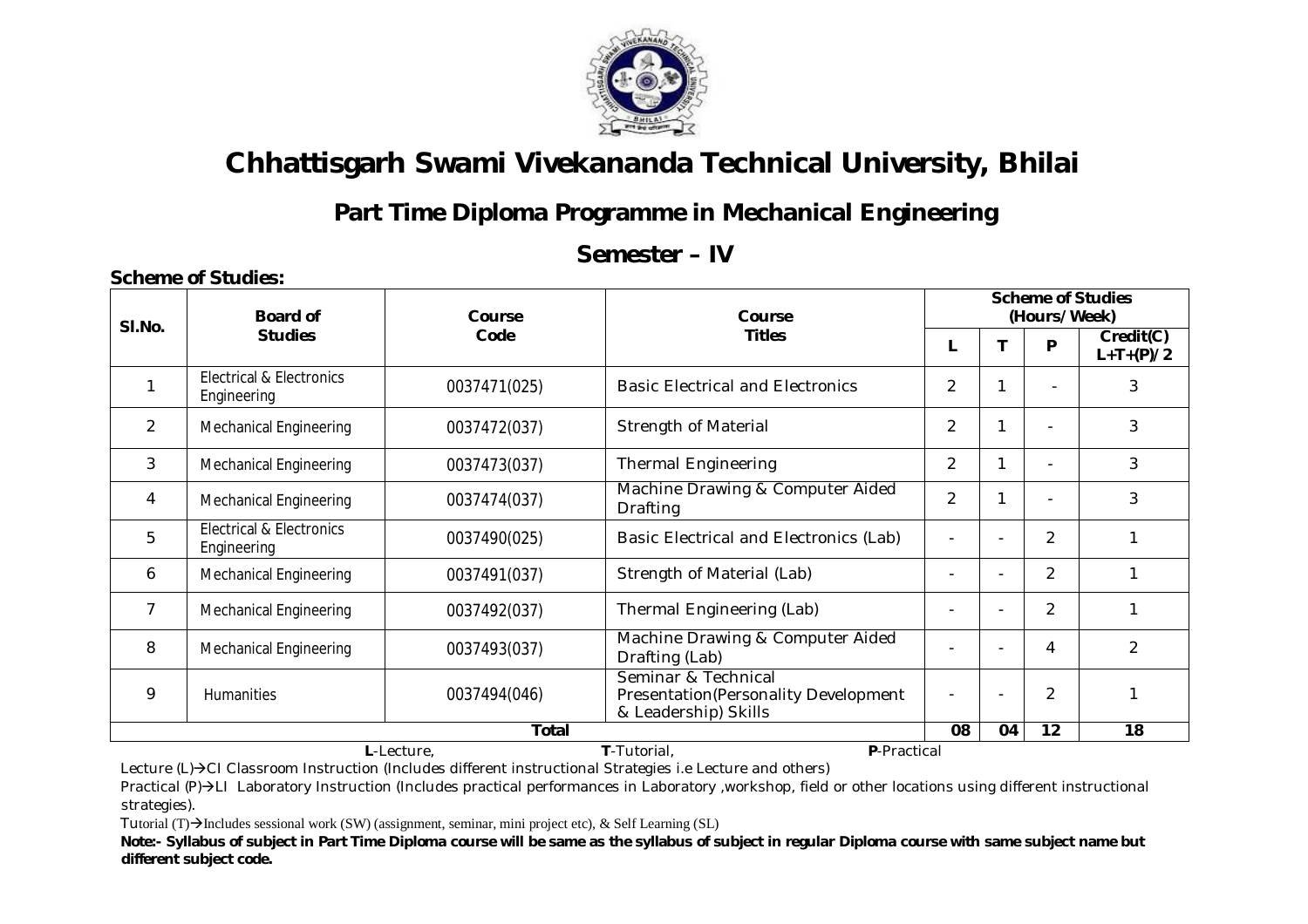

## **Part Time Diploma Programme in Mechanical Engineering**

#### **Semester – IV**

#### **Scheme of Examination: Sl. No. Board of Studies Course Code Course Titles Scheme of Examination** | Total **Theory Practical** Marks **ESE CT TA ESE TA** 1 Electrical & Electronics Electrical & Electronics<br>Engineering 20 | 30 | DOST471(025) Basic Electrical and Electronics | 70 | 20 | 30 | - | - | 120 2 | Mechanical Engineering | 0037472(037) | Strength of Material | 70 | 20 | 30 | - | - | 120 3 | Mechanical Engineering | 0037473(037) | Thermal Engineering | 70 | 20 | 30 | - | - | 120 4 | Mechanical Engineering | 0037474(037) Machine Drawing & Computer Aided Macrific Drawing & Computer Alaca  $\begin{vmatrix} 70 & 20 & 30 \\ -1 & 20 & 0 \end{vmatrix}$   $\begin{vmatrix} -1 & 120 & 120 \\ 0 & -1 & 0 \end{vmatrix}$ 5 Electrical & Electronics Electrical & Electronics | 0037490(025) | Basic Electrical And Electronics (Lab) | - | - | - | 30 | 50 | 80 6 | Mechanical Engineering | 0037491(037) | Strength Of Material (Lab) | - | - | - | - | 30 | 50 | 80 7 | Mechanical Engineering | 0037492(037) | Thermal Engineering (Lab) **-** | - | - | - | 30 | 50 | 80 8 | Mechanical Engineering | 0037493(037) Machine Drawing & Computer Aided<br>Drafting (Lab) **Drafting (Lab) Computer Alged Computer Alged -**  $\begin{vmatrix} 1 & 0 \\ 0 & 1 \end{vmatrix}$  -  $\begin{vmatrix} 1 & 0 \\ 0 & 1 \end{vmatrix}$  -  $\begin{vmatrix} 30 & 50 \\ 0 & 1 \end{vmatrix}$  80 9 | Humanities | 0037494(046) Seminar & Technical Presentation (Personality Development & Leadership) Skills - | - | - | - | 60 | 60 **Total 280 80 120 120 260 860 ESE :** End Semester Exam, **CT:** Class Test, **TA:** Teachers Assessment

Note: i) TA in Theory includes Sessional work (SW) and Attendance (ATT) with weightage of 70% and 30% of total respectively.

ii) TA in Practical includes performance of PRA, PDA and Viva-Voce with weightage of 50%, 40% and 10% of total respectively.

iii) 85% attendance is essential in theory & Practical classes to appear in examination.

Legend :- PRA :Process Assessment, PDA : Product Assessment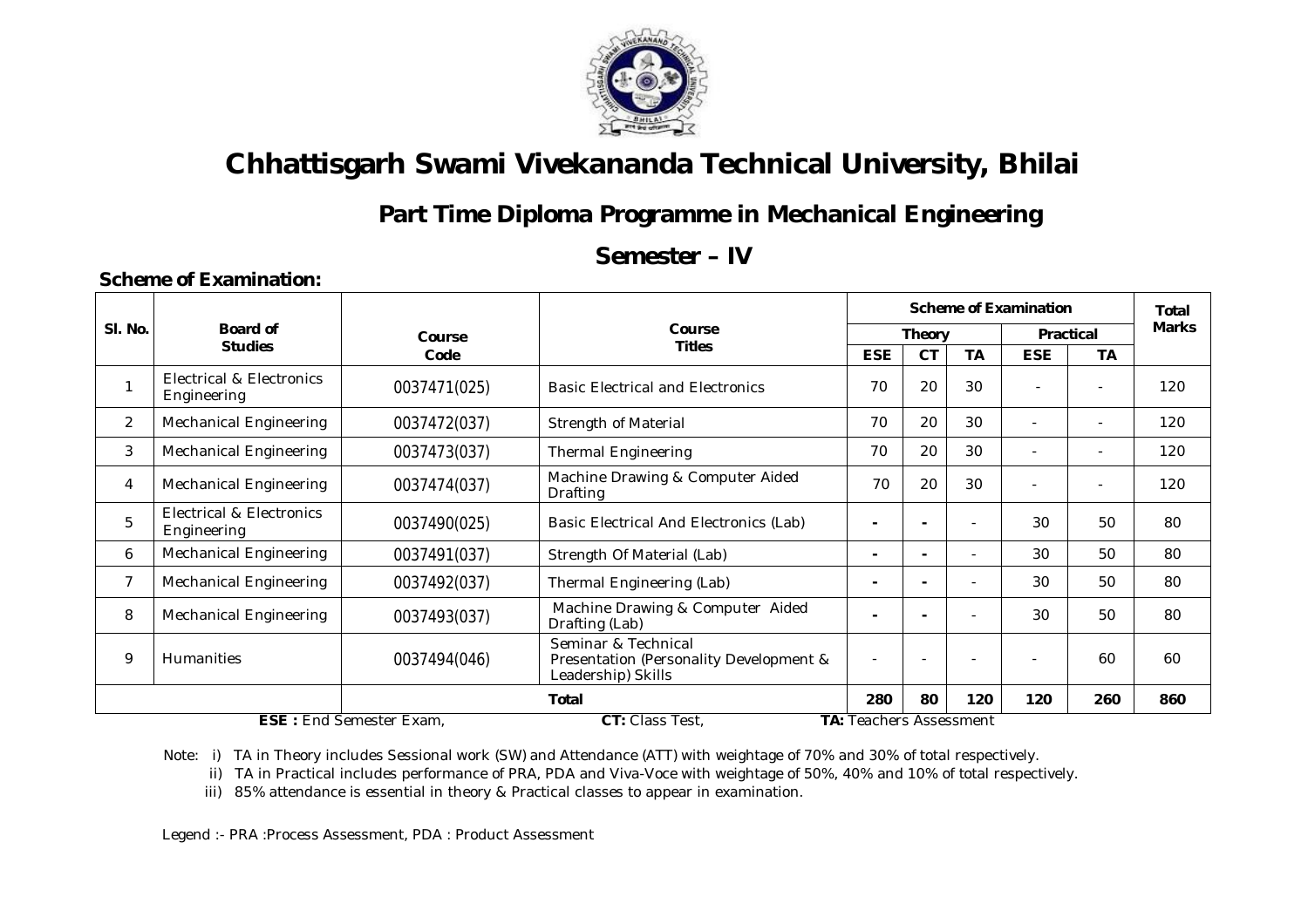

## **Part Time Diploma Programme in Mechanical Engineering**

#### **Semester – V**

| SI.No.         | Board of                                 | Course       | Course                                               |                                                              | <b>Scheme of Studies</b><br>(Hours/Week) |                |                          |  |  |
|----------------|------------------------------------------|--------------|------------------------------------------------------|--------------------------------------------------------------|------------------------------------------|----------------|--------------------------|--|--|
|                | <b>Studies</b>                           | Code         | <b>Titles</b>                                        |                                                              |                                          | P              | Credit(C)<br>$L+T+(P)/2$ |  |  |
|                | <b>Mechanical Engineering</b>            | 0037571(037) | <b>Material Technology</b>                           | $\overline{2}$                                               | 1                                        | ٠              | 3                        |  |  |
| $\overline{2}$ | <b>Mechanical Engineering</b>            | 0037572(037) | <b>Manufacturing Process</b>                         | $\overline{2}$                                               | 1                                        |                | 3                        |  |  |
| 3              | <b>Mechanical Engineering</b>            | 0037473(037) | Industrial Measurements and Controls                 | $\overline{2}$                                               |                                          |                | 3                        |  |  |
| 4              | <b>Mechanical Engineering</b>            | 0037474(037) | Theory of Machines                                   | $\overline{2}$                                               |                                          |                | 3                        |  |  |
| 5              | <b>Mechanical Engineering</b>            | 0037591(037) | Material Technology (Lab)                            |                                                              |                                          | $\overline{2}$ |                          |  |  |
| 6              | <b>Mechanical Engineering</b>            | 0037592(037) | Manufacturing Process (Lab)                          |                                                              |                                          | $\overline{2}$ |                          |  |  |
| 7              | <b>Mechanical Engineering</b>            | 0037493(037) | <b>Industrial Measurements and Controls</b><br>(Lab) |                                                              | $\overline{\phantom{a}}$                 |                |                          |  |  |
| 8              | <b>Mechanical Engineering</b>            | 0037494(037) | Theory of Machines (Lab)                             | $\overline{2}$<br>$\blacksquare$<br>$\overline{\phantom{0}}$ |                                          |                |                          |  |  |
|                | Total                                    |              |                                                      |                                                              |                                          |                | 16                       |  |  |
|                | T-Tutorial,<br>P-Practical<br>L-Lecture, |              |                                                      |                                                              |                                          |                |                          |  |  |

Lecture  $(L)\rightarrow C1$  Classroom Instruction (Includes different instructional Strategies i.e Lecture and others)

Practical (P)->LI Laboratory Instruction (Includes practical performances in Laboratory ,workshop, field or other locations using different instructional strategies).

Tutorial  $(T)$  Includes sessional work (SW) (assignment, seminar, mini project etc), & Self Learning (SL)

**Scheme of Studies:**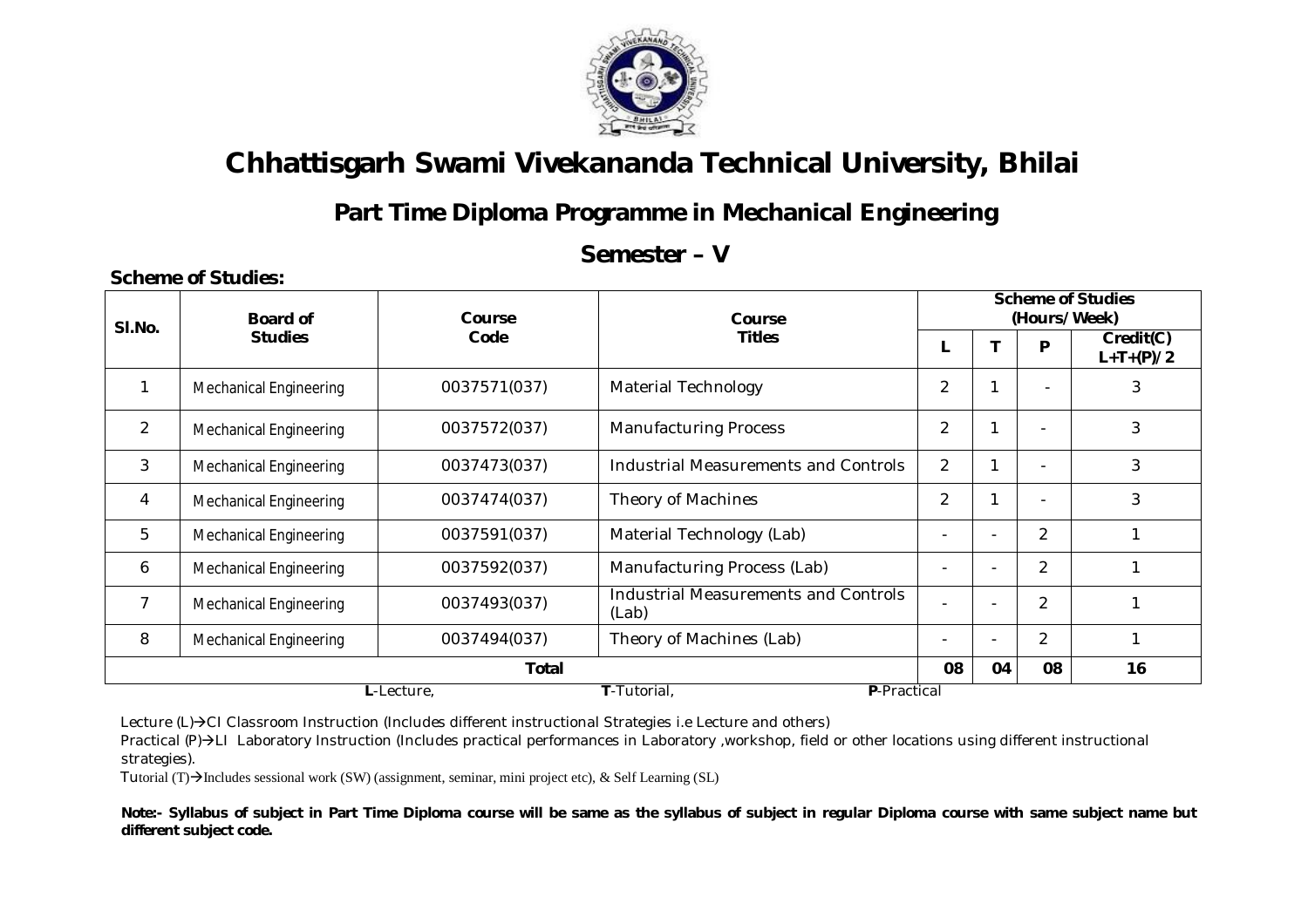

## **Part Time Diploma Programme in Mechanical Engineering**

#### **Semester – V**

#### **Sl. No. Board of Studies Course Code Course Titles Scheme of Examination** Total **Theory Practical** Marks **ESE CT TA ESE TA** 1 | Mechanical Engineering | 0037571(037) | Material Technology | 70 | 20 | 30 | - | - | 120 2 | Mechanical Engineering | 0037572(037) | Manufacturing Process | 70 | 20 | 30 | - | - | 120 3 Mechanical Engineering 0037573(037) Industrial Measurements and  $\frac{1}{20}$  20 30 -  $\frac{1}{20}$  120 4 | Mechanical Engineering | 0037574(037) | Theory of Machines | 70 | 20 | 30 | - | - | 120 5 | Mechanical Engineering | 0037591(037) | Material Technology (Lab) | - | - | - | 30 | 50 | 80 6 | Mechanical Engineering | 0037592(037) | Manufacturing Process (Lab) | - | - | - | 30 | 50 | 80 7 Mechanical Engineering 0037593(037) Industrial Measurements and **Controls (Lab) Controls (Lab) a**  $\begin{bmatrix} 1 & 1 \\ 1 & 1 \end{bmatrix}$  **a**  $\begin{bmatrix} 2 & 30 \\ 30 & 50 \end{bmatrix}$  80 8 | Mechanical Engineering | 0037594(037) | Theory of Machines (Lab) | - | - | - | 30 | 50 | 80 **Total 280 80 120 120 200 800**

**ESE :** End Semester Exam, **CT:** Class Test, **TA:** Teachers Assessment

 **Scheme of Examination:** 

Note: i) TA in Theory includes Sessional work (SW) and Attendance (ATT) with weightage of 70% and 30% of total respectively.

ii) TA in Practical includes performance of PRA, PDA and Viva-Voce with weightage of 50%, 40% and 10% of total respectively.

iii) 85% attendance is essential in theory & Practical classes to appear in examination.

Legend :- PRA :Process Assessment, PDA : Product Assessment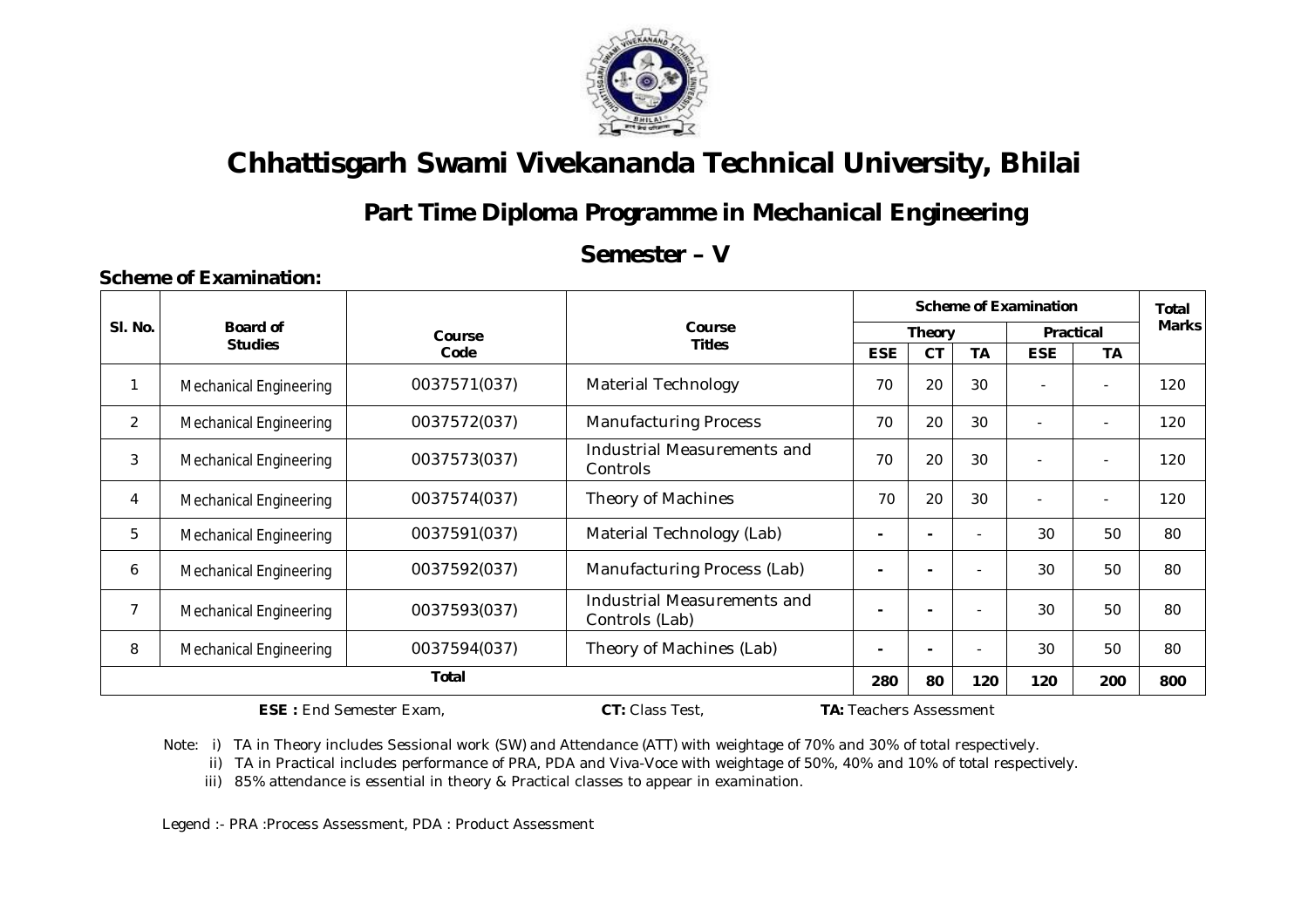

#### **Part Time Diploma Programme in Mechanical Engineering**

#### **Semester – VI**

#### **Sl.No. Board of Studies Course Code Course Titles Scheme of Studies (Hours/Week)**  $L \mid T \mid P \mid$  **Credit(C) L+T+(P)/2** 1 | Mechanical Engineering |  $0037671(037)$  | Engineering Metrology | 2 | 1 | - | 3 2 | Mechanical Engineering |  $0037672(037)$  | Automobile Engineering | 2 | 1 | - | 3 3 | Mechanical Engineering |  $0037673(037)$  | Fluid Mechanics and Machinery | 2 | 1 | - | 3 4 | Mechanical Engineering | 0037674(037) | Machine Tool Technology | 2 | 1 | - | 3 5 | Mechanical Engineering |  $0037691(037)$  | Engineering Metrology (Lab) | - | - | 2 | 1 6 | Mechanical Engineering |  $0037692(037)$  | Automobile Engineering (Lab) | - | - | 2 | 1  $7$  Mechanical Engineering 0037693(037) Fluid Mechanics and Machinery (Lab)  $\begin{vmatrix} 1 & 2 & 1 \end{vmatrix}$   $\begin{vmatrix} -1 & 2 & 1 \end{vmatrix}$   $\begin{vmatrix} 2 & 1 \end{vmatrix}$ 8 | Mechanical Engineering |  $0037694(037)$  | Machine Tool Technology (Lab) | - | - | 2 | 1 **Total 08 04 08 16** L-Lecture, T-Tutorial, P-Practical

Lecture  $(L) \rightarrow$ CI Classroom Instruction (Includes different instructional Strategies i.e Lecture and others)

Practical (P)  $\rightarrow$ LI Laboratory Instruction (Includes practical performances in Laboratory workshop, field or other locations using different instructional strategies).

Tutorial  $(T)$  Includes sessional work (SW) (assignment, seminar, mini project etc.) & Self Learning (SL)

**Scheme of Studies:**